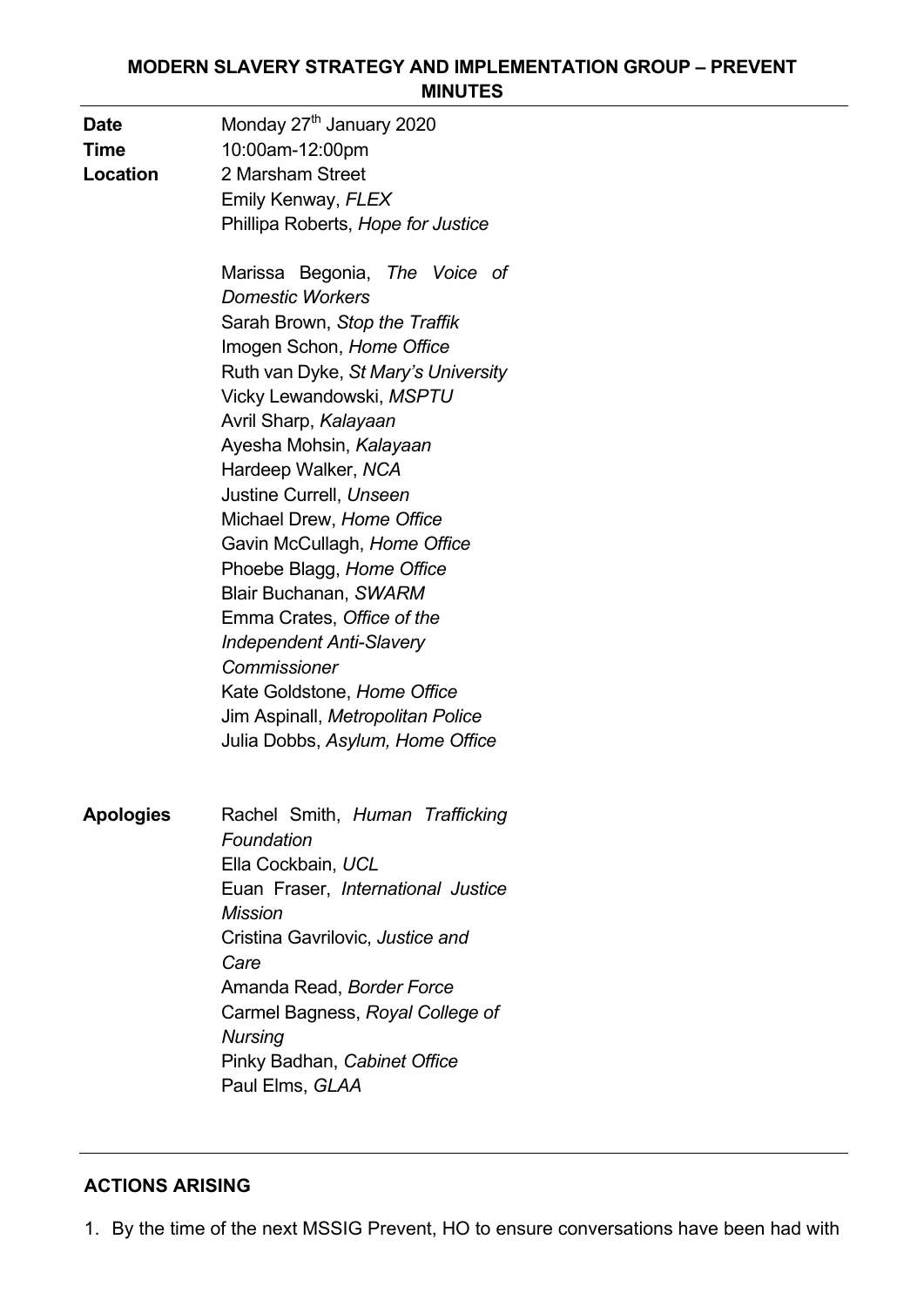chairs of all MSSIGs regarding moving publication of minutes to gov.uk.

- 2. Any members to notify the co-chairs of aspects they would like included in the next meeting which will be on the theme of data collection.
- 3. Co-chairs to arrange agenda for next meeting on theme of data collection.
- 4. Hardeep Walker (NCA) to present the findings of and assessment into the scale and nature of organised crime in relation to MSHT, with a focus on aspects relevant to this group to consider.
- 5. Hardeep Walker (NCA) to share information regarding upcoming NCA event with members.
- 6. Home Office to commit to providing informative updates to the membership as soon as these can be announced regarding the status of information meetings for Overseas Domestic Workers. *(rolled over from last meeting)*
- 7. The Home Office to investigate Kalayaan's concerns regarding fees levied by Sopra Steria. *(rolled over from last meeting)*
- 8. The MSU and wider Home Office to consider the recommendations in Kalayaan's briefing from the last meeting and to have a separate meeting or call with Kalayaan regarding their concerns and recommendations between this meeting and the next.
- 9. Vicky Lewandowski to find out whether the new overseas domestic worker guidance can be shared with the membership and to notify the co-chairs for potential dissemination.
- 10. MSU to present on MSU prevention strategy at the next meeting.
- 11.Co-chairs to flag to the GLAA the recommendation arising from the meeting that the GLAA look at the MSPTU guidance to police on not involving immigration enforcement in the first phase of investigations/raids and to consider creating and implementing similar guidance.
- 12.MSU to seek a meeting with the GLAA and immigration enforcement to ascertain whether there can be a trial of this type of guidance.
- 13.Co-chairs to work with members to capture information, case studies, best practice and recommendations regarding the intersection of immigration policy and practices and antislavery aims in order to create a position paper for submission to the MSU and appropriate other bodies or personnel.
- 14.Ruth van Dyke to coordinate a call regarding labour inspection and its role in prevention and therefore this group.

#### **NOTES**

#### **1. Welcome and introductions**

New co-chair Phillipa Roberts opened the meeting.

#### **2. Approval of the minutes**

Approved.

#### **3. Actions update from co-chairs**

The members present were updated regarding the actions list from the previous meeting. It was noted that no further information has been provided to Kalayaan from either the MSU or the immigration element of the Home Office (see Actions 6, 7, 8, 9).

Vicky Lewandowski noted that the MSPTU has created new guidance for police regarding overseas domestic workers, including how to identify when uncommon indicators are presented and how to address complaints from employers so that workers' interests are not undermined. This has been created in consultation with civil society stakeholders. (Action 10).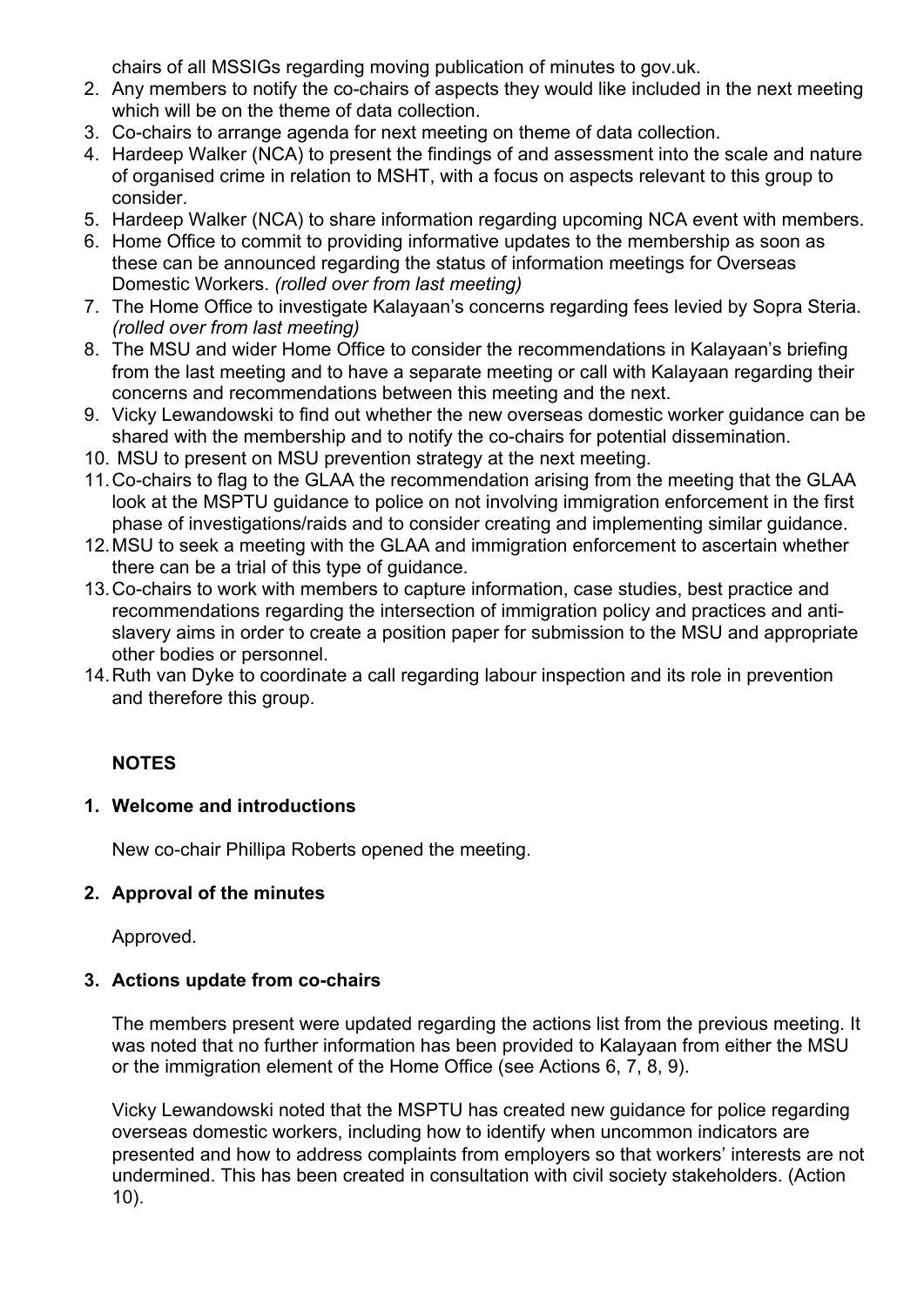#### **4. Brief updates from attendees**

Attendees provided verbal updates on their current work, as relevant to the 'prevention' focus of this body.

## **5. Updates from the Home Office Modern Slavery Unit**

Imogen Schon (IS) provided an update from the MSU, regarding:

- *Progress on the MSU's prevention strategy*
- *The new UK Modern Slavery Operational Prevent Group established by the GLAA*
- *The Policy and Evidence Centre*

The new Government remain committed to the issue of modern slavery which featured in the manifesto.

(Action 11)

## **6. Thematic session: Immigration**

Presentations were made by Phillipa Roberts (PR, Hope for Justice), Blair Buchanan (BB, SWARM), Emily Kenway (EK, FLEX).

- Multi-agency raids that involve immigration enforcement (IE) leading can mean victims are taken away by enforcement before other agencies/NGOs can engage with them and identify whether they are potential victims (PR)
- The presence of IE in the front-facing parts of raids creates fear and inhibits identification of victims, leading to criminalisaton of victims (PR)
- The presence of IE reinforces the fears of victims that have been instilled in them by traffickers – that seeking help will lead to forced repatriation, detention and deportation (PR)
- The geographical spread of first responders needs to be looked at as current access is limited especially in detention centres (PR)
- We are now seeing a shift in immigration threats being made to non-EEA migrants only to EEA migrants too, in the wake of Brexit – therefore, the need for trust in agencies by migrants is even more important going forward (PR, EK)
- Victims send feedback to their community members regarding their experiences of the NRM; if their experience is negative, for example involving immigration repercussions, this will deter victims from entering the NRM (PR)
- Traffickers are purposefully targeting people with criminal convictions and those with outstanding arrest warrants for often minor offences in country of origin. Immigration policy and the removal of people with criminal pasts needs to be examined in the light of this (PR)
- Removals/deportations lead to risk of re-trafficking (PR)
- IE is a cause of modern slavery, not a preventative mechanism (BB)
- Migrant sex workers and victims of trafficking for sexual exploitation do not trust police enough to seek help and therefore abuse is allowed to escalate and exploitation to continue (BB)
- IE should not go with police on 'welfare' checks currently, raids and welfare checks are experienced as the same thing by sex workers, even if they are perceived as different processes by agencies. There has to be a clear firewall between systems. (BB)
- Operational staff do not have a fully holistic understanding of the potential repercussions – detention and removal can ruin someone's life (BB)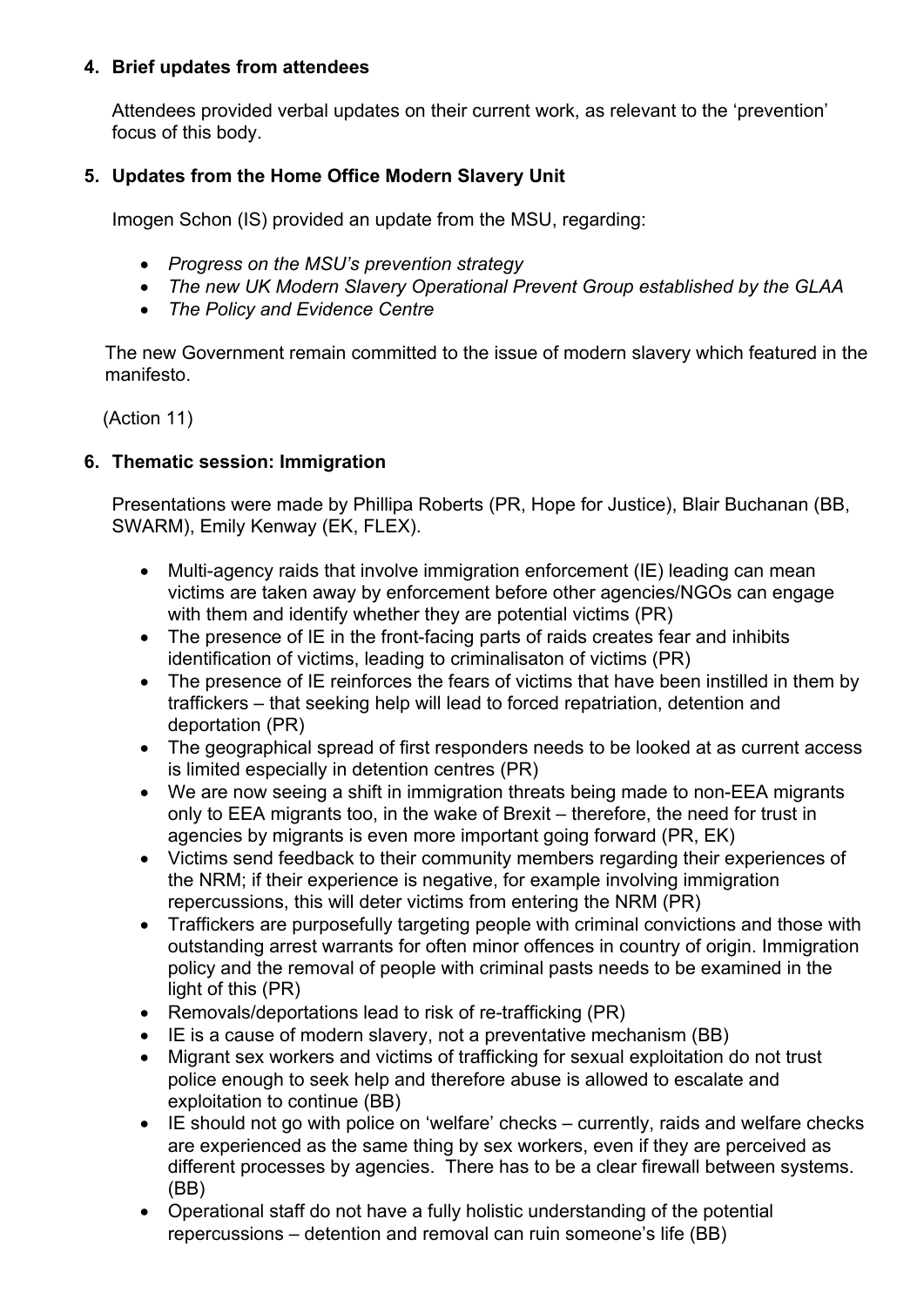- There needs to be guidance for IE/Border Force staff so sex work is seen as employment (BB)
- A lot of migrant sex workers want support but won't seek it due to fear of deportation (BB)
- Migrants are turned into 'easy prey' by immigration policy, including documented and undocumented workers. Immigration policy is therefore a crucial enabler of vulnerability (EK)
- The illegal working offence and the linkages between labour inspection/policing and IE prevent people seeking help before abuse escalates to the modern slavery threshold, meaning removal of these linkages is key to prevention (EK)
- The public is discouraged from making reports of potential victims due to potential immigration repercussions for those victims as has been demonstrated in two academic studies (EK)

*Links to these studies:*

- *https://www.antitraffickingreview.org/index.php/atrjournal/article/view/407/341*
- *https://36186b87-e8a9-422e-b620- 67790e71e08b.filesusr.com/ugd/db532a\_4cb0e139c83a442cbd1a1a91e168a250.pdf p.21*
- Additionally, the recent analysis of the Safe Car Wash app from the Clewer found that of *people told by the app to call the Modern Slavery Helpline, few did so. There is no empirical evidence regarding why this is the case.*
- Post-Brexit migration policy includes high-risk short-term migration schemes, expanding the group of workers with whom trust must be built if modern slavery is to be avoided. This creates a larger risk to a wider catchment of workers (EK)
- We need to introduce secure reporting mechanisms which exist in other jurisdictions so all people, regardless of immigration status, can report abuse and exploitation without risk of immigration repercussions. FLEX has a report on this forthcoming (EK)
- IE need to have training on indicators of modern slavery, safeguarding and an understanding of the international rights and obligations towards victims (PR).

Actions 12, 13 and 14 above pertain to this section.

Additional points made by civil society groups:

- Business is confused about whether to report people (potential victims) or whether it causes them harm due to immigration repercussions (Emma Crates – EC)
- There are some policies in place but are they being implemented in practice e.g. the National Police Chiefs' Council guidance (Michael Drew – MD)
- If we want to prevent re-trafficking, we need to provide victims with long-term right to remain in the UK e.g. Lord McColl's Bill (Ruth Van Dyke – RV)
- Overseas domestic workers need the visa amended to allow renewal (Marissa Begonia – MB)
- IE should not be going into workplaces / potential environments where exploitation is taking place at first; this should be led by other agencies (Vicky Lewandowski – VL)
- Guidance on the involvement of immigration enforcement for labour inspectorates would be helpful to the Metropolitan Police (Jim Aspinall– JA)

## **7. AOB**

The next meeting will focus on data collection (Actions 2 and 3). RVD raised the issue of under-resourcing of labour inspection in the UK and will convene a